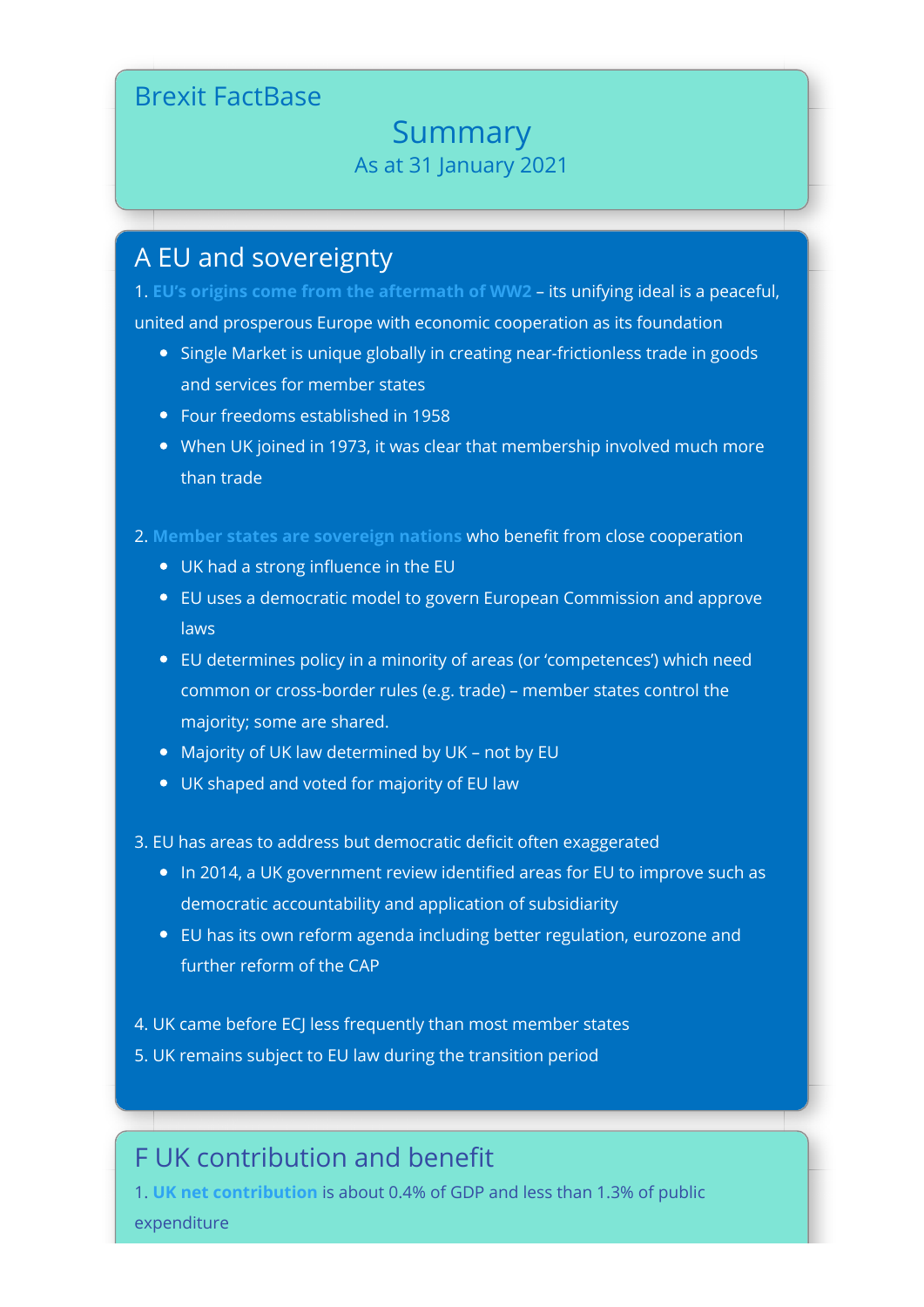- 2. For 2019, UK contribution was:
	- £14.4 billion gross after rebate
	- £7.9 billion net after public/private sector receipts
	- Net £152 million a week (or 32p per person per day)
- 3. Economic benefits of EU membership are over ten times the contribution (IFS):
	- Adding about 4% to UK GDP (UK GDP is about ~£2.1 trillion a year)
	- **•** Benefit of  $-E84$  billion a year (that is, over £1,600 million a week)

4. UK financial settlement (what UK owes EU) was about £33 billion at 31 December 2020:

• Includes £8.5 billion contributions for 2020

5. From 2021 onwards, UK will pay EU for ongoing participation in EU programmes (e.g. Horizon)

# G Immigration

1. Government wishes to reduce **[immigration](https://brexitfactbase.com/6-immigration/)**, but UK's ageing population means UK will need more migrant workers not fewer

- Policy initiatives to reduce migrant workers (e.g. increasing retirement age) will take years to be effective
- Freedom of Movement rules include controls over EU citizens, but UK decided not to implement them

2. Net migration from non-EU countries has significantly exceeded that from EU (by four to one over the last decade)

3. EU migration benefits UK economy overall

- EU27 citizens of working age are more likely working than UK or non-EU citizens
- EEA citizens in 2016-17 contributed  $-E5$  billion to UK public finances
- Effects of EEA migration on UK wages and employment are small
- Reduced EU migration to UK damages economy and public services
- 4. Brexit has already caused:
	- Fewer EU/EEA citizens to arrive and more to leave
	- Rising net migration from non-EU/EEA countries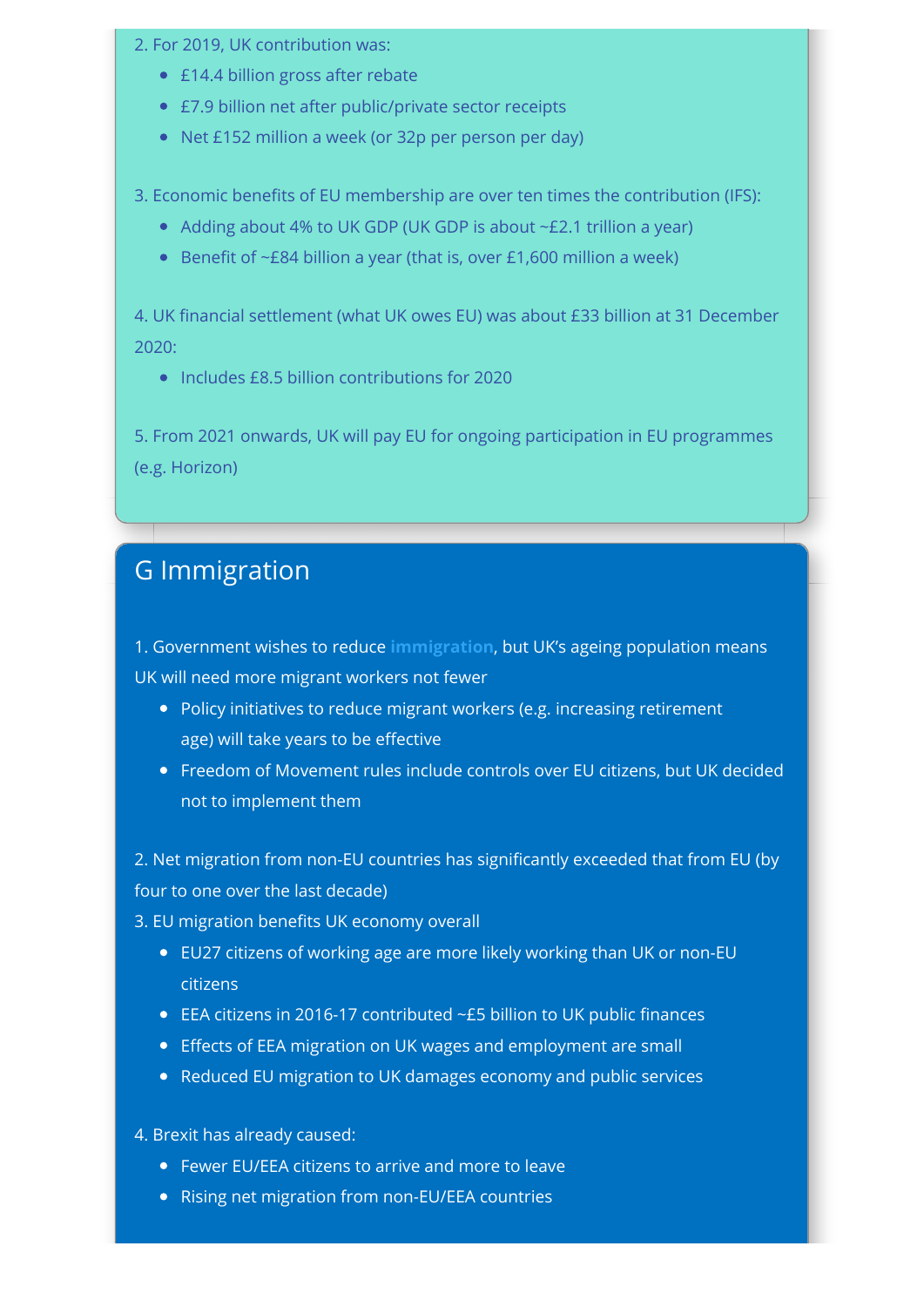### 5. February 2020, government announced new rules to apply from January 2021

## B Trade and investment

1. About 3/4 of global **[trade](https://brexitfactbase.com/5-trade/)** is in goods and 1/4 is in services

- Goods and services are interlinked
- Exports and imports are interlinked
- EU, US and China dominate world trade
- UK ranks 7th for trade after Germany, Japan and France
- UK ranks 10th for goods exports and 2nd for services exports
- 2. Most EU trade is with other EU27 countries
	- 61% of EU27 exports go to other EU27 countries
	- Single Market, Customs Union, VAT area and customs cooperation create near-frictionless trade within EU
	- UK accounts for less than 6% of EU27 exports

3. In 2019, UK trade was £1.4 trillion with deficit of £24 billion:

- Exports £700 billion; imports £724 billion; trade £1,425 billion
- Surplus on services £105 billion; deficit on goods £129 billion
- Deficit with EU27 of £72 billion; surplus with non-EU of £48 billion
- 87% of UK goods imports had no tariff because of EU membership

4. The new EU-UK trade agreement is inferior to EU membership and creates new trade barriers

- **•** Brexit trade barriers reduce UK-EU trade volumes and profitability
- Impact of tariffs on goods trade should be small
- Other barriers (such as rules of origin) have much bigger impact than tariffs
- New infrastructure will take time to implement extra trade admin and costs for government and business

5. Small percentage drop in EU-related trade will cost UK £ billions. In 2019:

- 47% of UK trade was with EU (exports £301 billion, imports £372 billion)
- 66% of UK trade was with EU or countries with EU agreements rising to 73% with current negotiations
- 22% of UK trade was with US and China on WTO plus various bilateral EU agreements

6. UK aimed to replace existing EU agreements with 70 countries (accounting for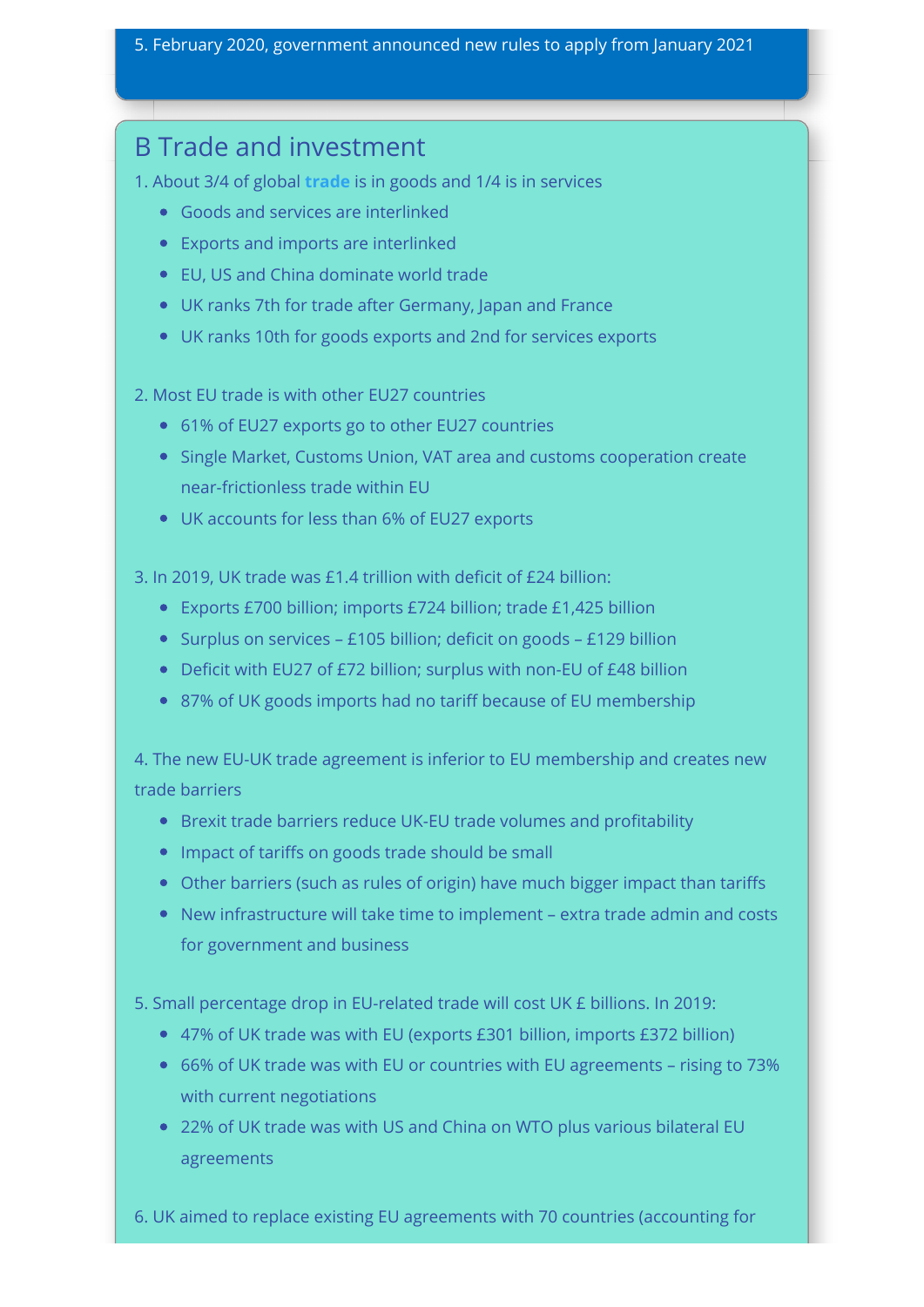### £226.1 billion or 15.9% of trade) before end of transition. At 1 January 2021:

- 64 of the 70 had been replaced, accounting for £221.2 billion or 15.6% of UK trade
- 31 were fully ratified and 33 provisionally applied or with bridging arrangements
- UK had signed Mutual Recognition Agreements with US, Australia and New Zealand
- 7. UK will negotiate trade deals with other countries but:
	- UK negotiating position is weaker as a solo country
	- UK needs to replace about 1,000 other EU agreements with third countries (i.e. not just trade)
- 8. UK has been an attractive destination for **[Foreign Direct Investment:](https://brexitfactbase.com/7-foreign-direct-investment/)**
	- In 2019, UK ranked 4th globally for FDI stock and 8th for FDI inflows
	- UK's stock of inward FDI comes mainly from its top trading partners EU27 and US
	- 2019 was the third successive year of falls in inward FDI to the UK
	- In 2019, wider business investment intentions remained depressed by slower global growth and political uncertainty
	- COVID-19 crisis will cause a dramatic fall in FDI in 2020

# C Impact on economy

- 1. Most economists agree Brexit will harm UK [economy](https://brexitfactbase.com/4-economic-context/).
	- Continues to grow long-run, but more slowly than if UK had stayed in EU
	- Brexit already causing GDP to be 2.0 2.5% lower (loss of  $\sim$  £40 to  $\sim$  £50 bn a year)
	- Current cost to public finances  $\sim$  £300 million a week (assuming 37% of GDP)
- 2. Estimated *further* [long-run impact](https://brexitfactbase.com/8-impact-assessment/) of Johnson's shallow FTA on UK economy:
	- OBR: loss of 4% (~£80 billion a year or £1.6 billion per week)
	- NIESR: loss of 3.5% ( $-£70$  billion a year or  $£1.3$  billion per week)
	- ELSE, with UKICE: loss of 5.5% to 7% (~£110 billion to ~£140 billion a year)
	- 'No deal' would have reduced GDP by a further 2.0% to 2.5%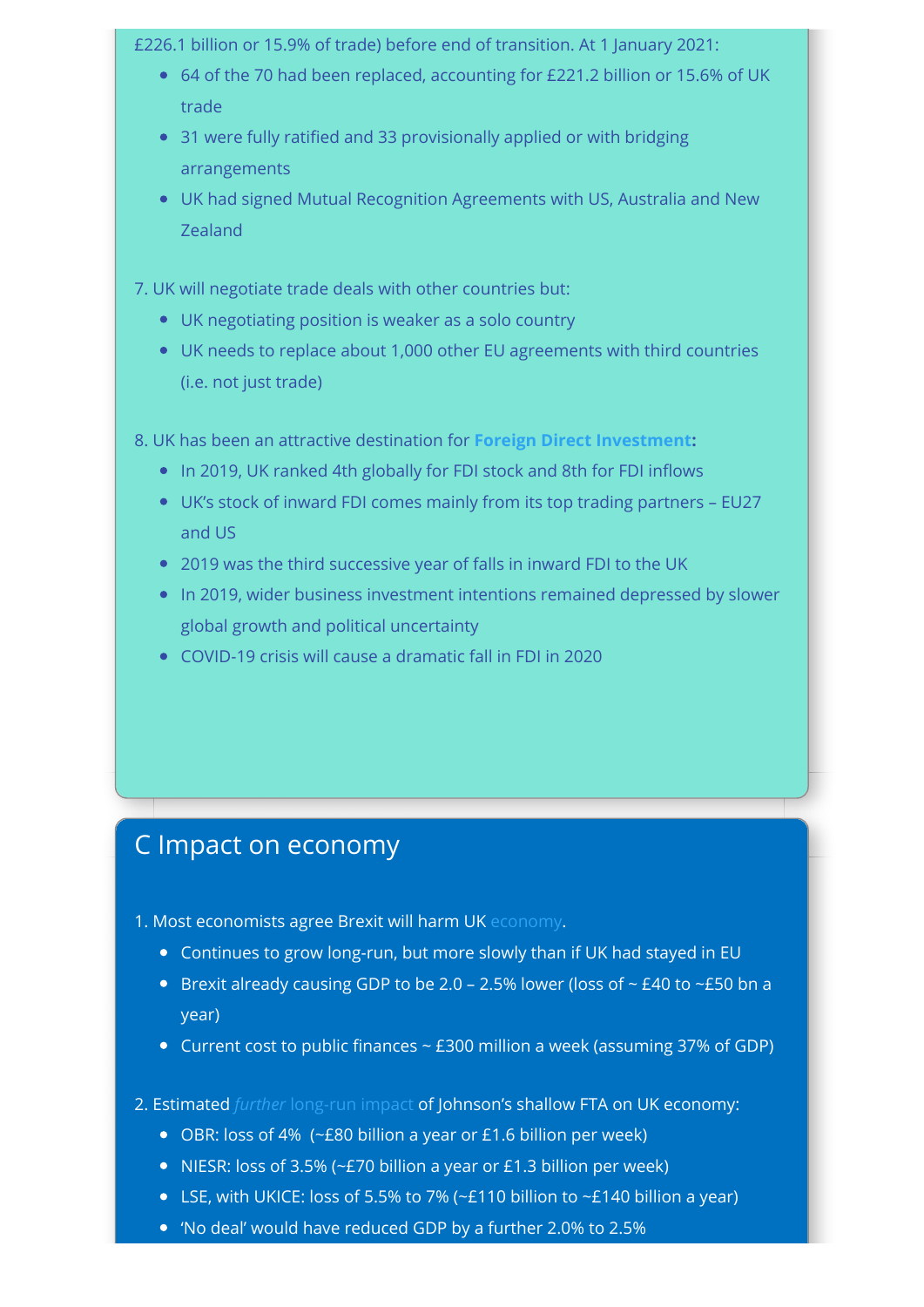- 3. Brexit trade impacts include:
	- Additional red tape, bureaucracy and costs
	- New barriers to trade and disrupted supply chains
	- Export of jobs and business activity to EU27
	- Reduced benefits from migration on work force (e.g. in farming)
	- Impaired UK ability to compete in world markets

4. Benefits of own trade deals and reduced regulation are small, uncertain and longterm

5. Brexit impacts on public purse and services include:

- Less tax take and contribution to public finances (about 37% of the GDP loss)
- Poorer public services due to unfilled vacancies in e.g. social care and NHS

6. Government (November 2018) assessed long-run annual losses to the UK economy would be:

- 1.4% for an EEA-style agreement (~£0.5 billion per week)
- 4.9% for an FTA (~£2.0 billion per week)
- 7.7% for WTO option (~£3.0 billion per week)

## H Impact on industry sectors and regions

[1. Several studies \(including government's own analysis\) conclude that all](https://brexitfactbase.com/8-impact-assessment/) **UK regions and nearly all industry sectors** will be harmed by Brexit

- Economic impact on some industries (such as automotive and chemicals) could be severe
- Public services, like health and social care, are likely to be badly affected because of reliance on EU workers
- New Brexit trade barriers on UK exports to EU will create opportunities for EU27 suppliers to freeze out UK from EU opportunities

#### 2. 5 sectors expected to bear most of the trade costs:

- Financial services
- **Automotive**
- Agriculture, food and drink
- **•** Consumer goods
- Chemicals and plastics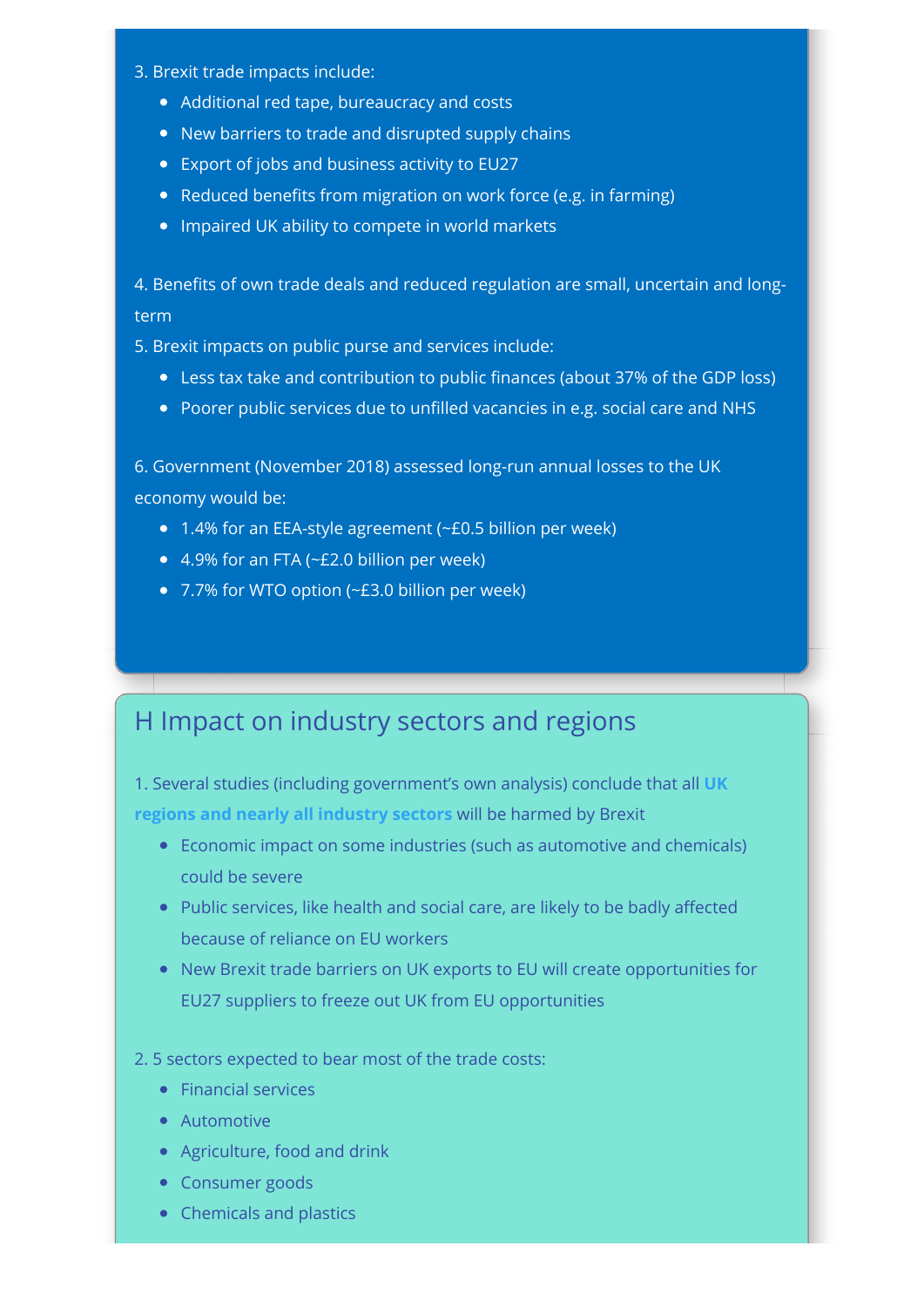- 3. 3 sectors have the most jobs at risk:
	- Administration and support services
	- Wholesale trade
	- Legal and accounting services

### 4. Regions:

- Least affected: London and South East
- Most at risk: Cumbria, Hampshire, Herefordshire, Gloucestershire, Lancashire, Leicestershire, East Riding/North Lincolnshire, Warwickshire and Wiltshire
- High EU exports in vulnerable goods sectors:
	- Northern Ireland and Cornwall (food, live animals and manufactures)
	- Northumberland, Tees Valley and Durham (chemicals, machinery and transport equipment)
	- East Wales (manufactures, machinery and transport equipment)

## E Impact on policy areas

1. Policy areas such as **[science, education and healthcare](https://brexitfactbase.com/10-education-science-and-healthcare/)** face common risks and damage from Brexit

2. Risks include losing funding & influence over EU standards, reduced participation in EU & international programmes, access to talent

3. After Brexit, in areas like **[environment](https://brexitfactbase.com/9-environment-and-climate-change/)**, **[defence and security](https://brexitfactbase.com/11-defence-and-security/)**, an ongoing partnership and continued cooperation between UK and EU27 remains important for UK's and EU27's future success

4. After Brexit, challenge for UK is to find effective ways to maintain UK involvement and influence on EU27 (and elsewhere)

# D Negotiations to 31 January 2020

1. **[Phase 1](https://brexitfactbase.com/13-negotiations/)** prioritised the **[Withdrawal Agreement:](https://brexitfactbase.com/appendices/)** principally citizens' rights, Irish border and financial settlement.

UK and EU signed legally binding WA on 24 January 2020

2. Phase 2 focuses on future UK-EU relationship

Political Declaration published 14 November 2019 provides principles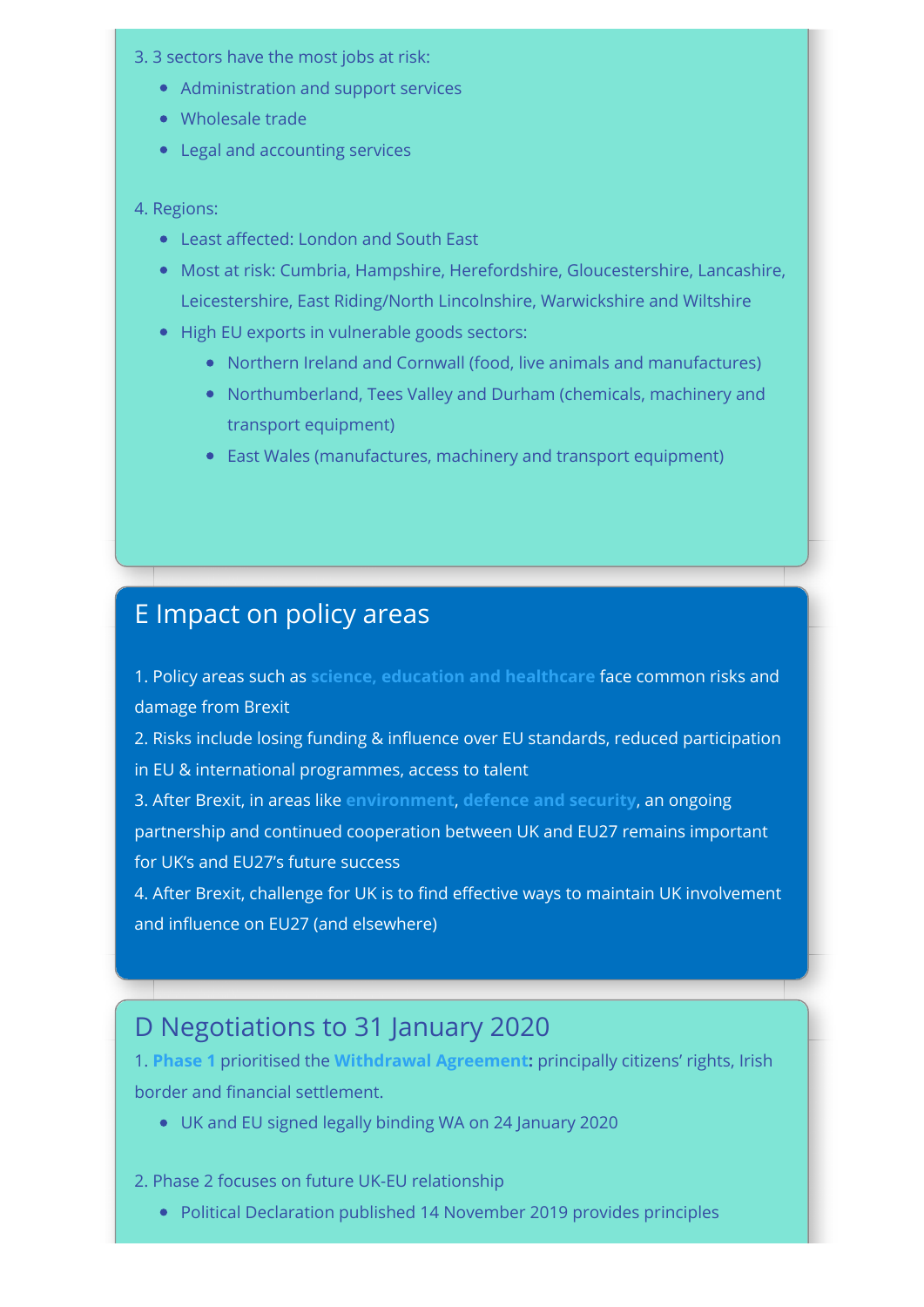### Detailed negotiations took place during transition to 31 December 2020

- 3. Commons rejected WA three times 15 January to 29 March 2019
- 4. 11 April, EU and UK agreed second Art50 extension to 31 October to ratify WA
- 5. Subsequent 2019 events:
	- 23 May, UK participated in EU elections
	- 24 July, Boris Johnson became PM
	- 28 August, Parliament prorogued from 10 September to 14 October
	- 24 September, Supreme Court ruled prorogation unlawful & void.
	- 2 October, UK Government proposed changes to WA but these were not seen as workable
	- 17 October, UK agreed a revised WA/PD with EU
	- 19 October, Parliamentary approval withheld until WA Act passed
	- 19 October, UK requested extension to 31 January 2019
	- 22 October, Commons approved second reading of WA Act but rejected short timetable for scrutiny
	- 22 October, Government put WA Act into limbo
	- 28 October, EU agreed a third Art50 extension to 31 January 2020
	- 6 November, Parliament dissolved for General Election
	- 12 December, Conservatives won large parliamentary majority
- 6. 24 January 2020, Brexit Withdrawal Agreement signed
- 7. 31 January 2020, UK left EU:
	- Article 50 period ended
	- Transition period began
	- Transition lasted to 31 December 2020 (but could have been extended)
	- Detailed [Phase 2 Brexit negotiations](https://brexitfactbase.com/15-what-happens-next/) began

# I 2020 negotiations

- 1. UK in **[transition period](https://brexitfactbase.com/15-what-happens-next/)** until 31 December 2020
	- Little time available for negotiation in 2020: around nine months
	- One-time opportunity for extension before 1 July 2020
- 2. UK has not requested extension although EU open to one and despite COVID-19:
	- Impeding negotiations
	- Causing severe economic recession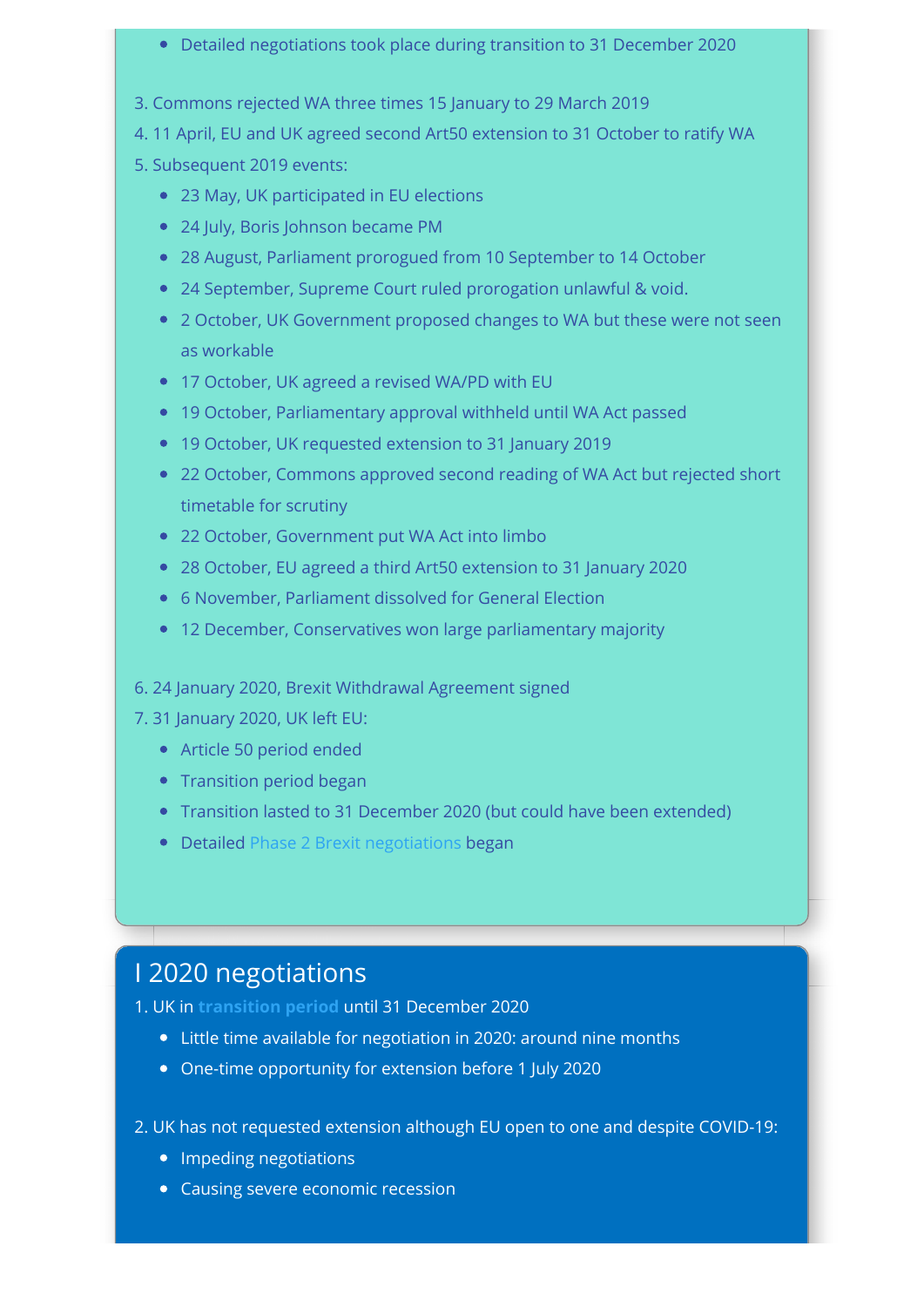### 3. **[Future UK-EU partnership'](https://brexitfactbase.com/15-what-happens-next/)**s key elements:

- Economic partnership
- Security partnership
- General (programmes, equivalence, adequacy etc.)
- 4. Commission negotiating scope, agreed by European Council, covered:
	- Future relationship with the UK
	- Implementation of the Withdrawal Agreement
	- No-deal preparations
	- Expired on 31 December 2020

5. UK government states its principal aims for an FTA are:

- Zero tariffs and quotas on UK-EU goods trade
- Ability to diverge from EU regulations and rules
- $\bullet$  But:
	- EU pre-condition for FTA is UK commitment to level playing field provisions
	- UK's choice to diverge has definite large costs and uncertain small **benefits**

6. UK almost certainly unable to implement Northern Ireland Protocol by December 2020:

- **•** Practical and political disruption in NI
- UK could be taken to ECI

7. Brexit discussions dis not finish on 31 December 2020

- Negotiations likely to continue into 2021 (e.g. services)
- Implementation activities will continue in 2021 and probably beyond

8. Basic FTA has several advantages over 'no deal'

# J 'No deal'

1. 'No deal' would have meant no UK-EU agreement beyond the Withdrawal

Agreement

2. Government found impact of 'no deal' would have been significant (even without effects of Covid-19)

Yellowhammer planning assumptions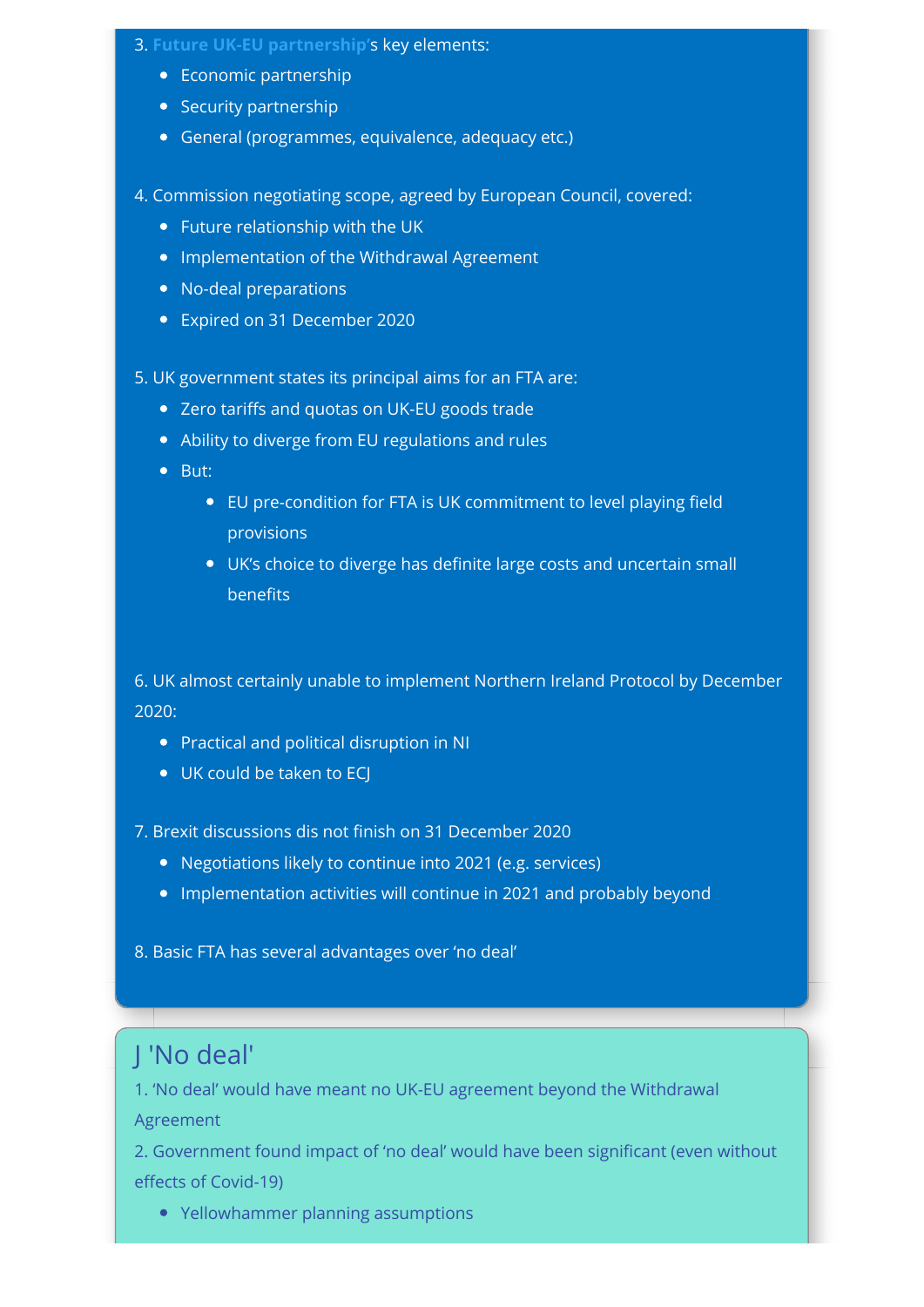3. UK and EU trade with tariffs on exports to EU and imports to UK (the main  $d$  differences with the TCA)

4. As with TCA, a major increase in non-tariff barriers to EU-UK trade:

- No bilateral UK-EU agreements e.g. fisheries, agriculture
- EU imposes its standard 'third-country' tariffs on UK goods exports to EU
- EU does not grant UK regulatory equivalence for financial services nor adequacy for data
- New border procedures and regulatory certification for UK exports to EU: confusion and queues at borders
- New non-tariff barriers damage UK-EU services trade
- Price rises and shortages in shops: notably food
- UK citizens lose rights to freedom of movement in EEA: work, education, travel
- UK benefits from 'rolled-over' trade agreements with other countries

5. Immediate and long-run economic damage for UK on top of Covid-19 effects

- Long-run cost to GDP estimated at 6% (TCA costs 4%)
- 6. No agreement on the future UK-EU partnership in critical policy areas
	- Defence and security: no basis for future UK participation with EU27 systems and agencies critical for UK security
	- Science and education:
		- Loss of Horizon 2020 and Erasmus participation
		- Reduced opportunities and mobility of talent
		- Reduced participation in international science programmes, loss of funding etc.
- 7. Longer-term, 'no deal' would have meant:
	- Years of post-Brexit negotiations with EU and others
	- Worst long-term economic impact of all Brexit options
	- UK negotiating position would have been weak

# K EU-UK trade agreement

- 1. EU-UK Trade and Cooperation Agreement agreed 24 December 2020
- 2. From 1 January 2021, major changes for UK
- 3. Tariff-free, quota-free UK-EU trade